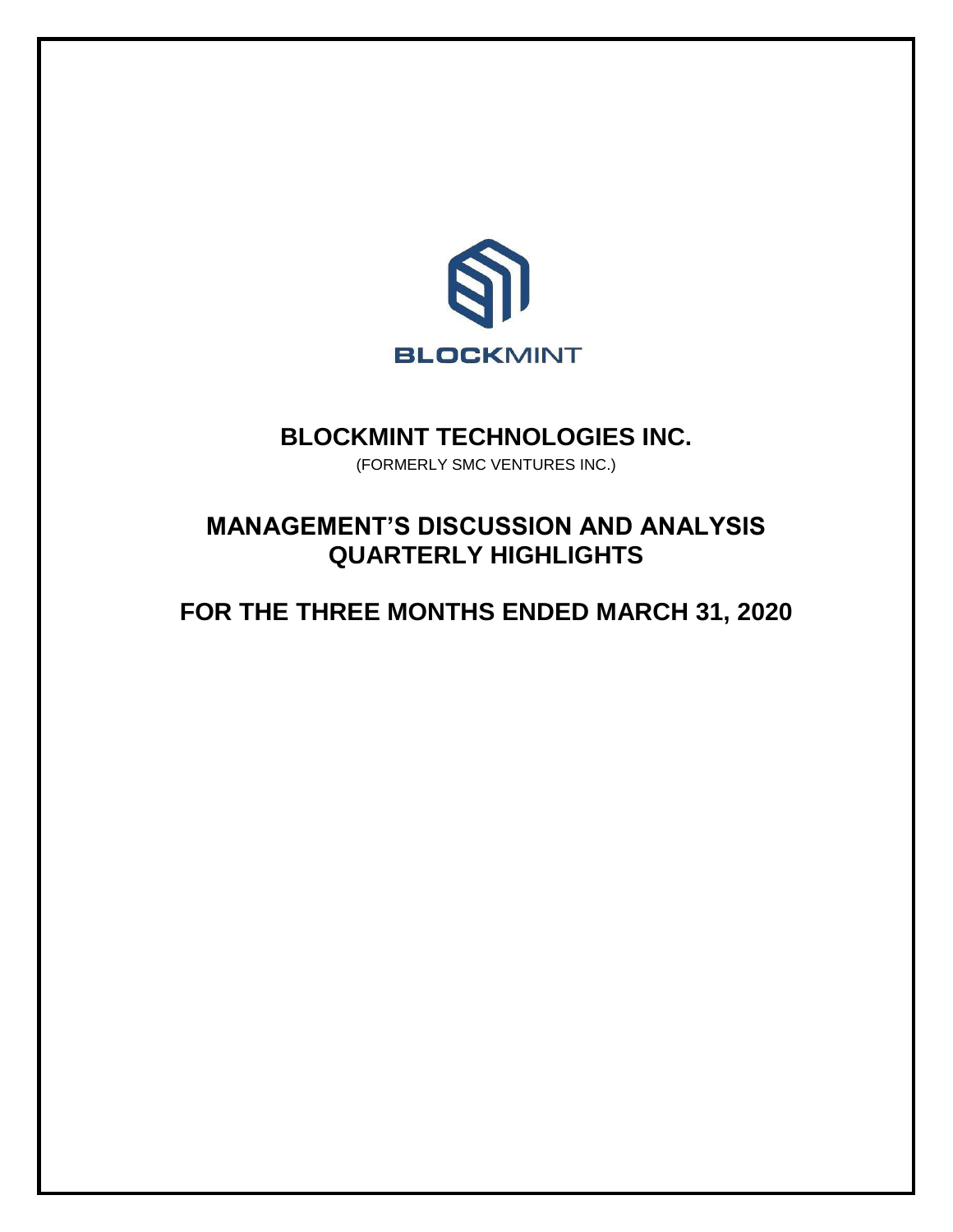### **Introduction**

The following interim Management's Discussion & Analysis ("MD&A") of the financial condition and results of the operations of BlockMint Technologies Inc. (formerly SMC Ventures Inc.) (the "Company" or "BlockMint") has been prepared to provide material updates to the business operations, liquidity and capital resources of the Company since its last annual management's discussion & analysis, being the Management's Discussion & Analysis ("Annual MD&A") for the fiscal year ended December 31, 2019. This MD&A does not provide a general update to the Annual MD&A, or reflect any non-material events since the date of the Annual MD&A.

This MD&A has been prepared in compliance with the requirements of section 2.2.1 of Form 51-102F1, in accordance with National Instrument 51-102 – Continuous Disclosure Obligations. This discussion should be read in conjunction with the Annual MD&A, the audited annual consolidated financial statements of the Company for the years ended December 31, 2019 and December 31, 2018 and the unaudited condensed consolidated interim financial statements for the three months ended March 31, 2020, together with the notes thereto. **Results are reported in United States dollars, unless otherwise noted.** In the opinion of management, all adjustments (which consist only of normal recurring adjustments) considered necessary for a fair presentation have been included. The results for the three months ended March 31, 2020 are not necessarily indicative of the results that may be expected for any future period. Information contained herein is presented as at May 27, 2020 unless otherwise indicated.

The unaudited condensed consolidated interim financial statements for the three months ended March 31, 2020, have been prepared using accounting policies consistent with International Financial Reporting Standards ("IFRS") as issued by the International Accounting Standards Board and interpretations of the IFRS Interpretations Committee. The unaudited condensed consolidated interim financial statements have been prepared in accordance with International Standard 34, Interim Financial Reporting.

For the purposes of preparing this MD&A, management, in conjunction with the Audit Committee of the Board of Directors, considers the materiality of information. Information is considered material if: (i) such information results in, or would reasonably be expected to result in, a significant change in the market price or value of BlockMint's common shares; or (ii) there is a substantial likelihood that a reasonable investor would consider it important in making an investment decision; or (iii) it would significantly alter the total mix of information available to investors. Management, in conjunction with the Audit Committee of the Board of Directors, evaluates materiality with reference to all relevant circumstances, including potential market sensitivity.

## **Caution Regarding Forward-Looking Statements**

This MD&A contains certain forward-looking information and forward-looking statements, as defined in applicable securities laws (collectively referred to herein as "forward-looking statements"). These statements relate to future events or the Company's future performance. All statements other than statements of historical fact are forward-looking statements. Often, but not always, forward-looking statements can be identified by the use of words such as "plans", "expects", "is expected", "budget", "scheduled", "estimates", "continues", "forecasts", "projects", "predicts", "intends", "anticipates" or "believes", or variations of, or the negatives of, such words and phrases, or state that certain actions, events or results "may", "could", "would", "should", "might" or "will" be taken, occur or be achieved. Forward-looking statements involve known and unknown risks, uncertainties and other factors that may cause actual results to differ materially from those anticipated in such forward-looking statements. The forward-looking statements in this MD&A speak only as of the date of this MD&A or as of the date specified in such statement.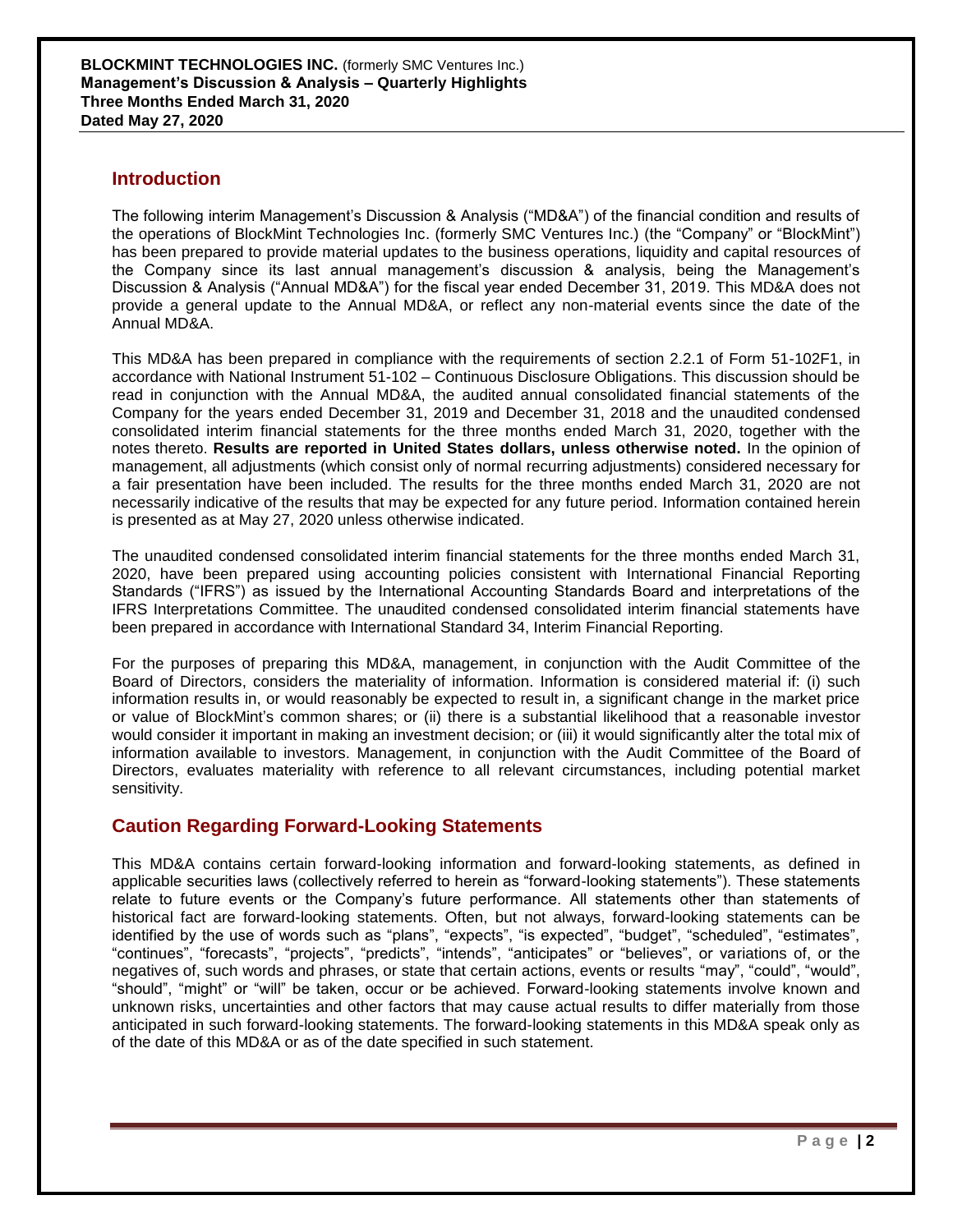Specifically, the following forward-looking statements are based on the corresponding assumptions, and are subject to the noted risk factors:

| <b>Forward-looking statements</b>                                                                                                                                                                                                                                                                                                                      | <b>Assumptions</b>                                                                                                                                                                                                                                                                                                                                                       | <b>Risk factors</b>                                                                                                                                                                                                                                                                        |
|--------------------------------------------------------------------------------------------------------------------------------------------------------------------------------------------------------------------------------------------------------------------------------------------------------------------------------------------------------|--------------------------------------------------------------------------------------------------------------------------------------------------------------------------------------------------------------------------------------------------------------------------------------------------------------------------------------------------------------------------|--------------------------------------------------------------------------------------------------------------------------------------------------------------------------------------------------------------------------------------------------------------------------------------------|
| The Company's cash balance<br>at March 31, 2020, is sufficient<br>to fund its consolidated<br>operating expenses at current<br>levels. At the date hereof, the<br>Company's consolidated cash<br>balance has diminished as a<br>result of normal business<br>operations and management is<br>attempting to reduce payments<br>to the extent practical. | The development and operating<br>activities of the Company for the<br>twelve-month period ending<br>March 31, 2021, and the costs<br>associated therewith, will be<br>consistent with the Company's<br>current expectations; and the debt<br>and equity markets, exchange<br>and interest rates and other<br>applicable economic conditions<br>do not materially change. | Changes in debt and equity<br>markets; timing and availability of<br>external financing on acceptable<br>terms; increases in costs;<br>government regulation,<br>cryptocurrency price fluctuations;<br>interest rate and exchange rate<br>fluctuations; changes in economic<br>conditions. |

Inherent in forward-looking statements are risks, uncertainties and other factors beyond BlockMint's ability to predict or control. Readers are cautioned that the above chart does not contain an exhaustive list of the factors or assumptions that may affect the forward-looking statements, and that the assumptions underlying such statements may prove to be incorrect. Actual results and developments are likely to differ, and may differ materially, from those expressed or implied by the forward-looking statements contained in this MD&A. Readers should refer to those risk factors referenced in the "Risks and Uncertainties" section below.

Forward-looking statements involve known and unknown risks, uncertainties and other factors that may cause BlockMint's actual results, performance or achievements to be materially different from any of its future results, performance or achievements expressed or implied by forward-looking statements. All forward-looking statements herein are qualified by this cautionary statement. Accordingly, readers should not place undue reliance on forward-looking statements. The Company undertakes no obligation to update publicly or otherwise revise any forward-looking statements whether as a result of new information or future events or otherwise, except as may be required by law. If the Company does update one or more forwardlooking statements, no inference should be drawn that it will make additional updates with respect to those or other forward-looking statements, unless required by law.

## **Description of Business**

The Company's subsidiaries, BlockMint (Canada) Technologies Inc. (formerly BlockMint Technologies Inc.) ("BlockMint-Canada"), and its wholly owned subsidiary, BlockMint (USA) Technologies Inc. ("BlockMint-USA") are in the business of developing distributed systems and networks that enable a more decentralized deployment of blockchain based applications such as cryptocurrency mining.

On February 19, 2019, the Company (then known as SMC Ventures Inc. ("SMC")) completed a triangular amalgamation whereby BlockMint-Canada shares were exchanged for SMC shares on the basis of 1.33 post-consolidated SMC shares for each one BlockMint-Canada share (the "Amalgamation") (see "Outlook and Overall Performance" below). The Amalgamation was accounted for as a reverse takeover ("RTO") whereby BlockMint-Canada was identified as the acquirer for accounting purposes and the resulting annual consolidated financial statements are presented as a continuance of BlockMint-Canada and the comparative figures presented in the annual consolidated financial statements prior to the RTO are those of BlockMint-Canada.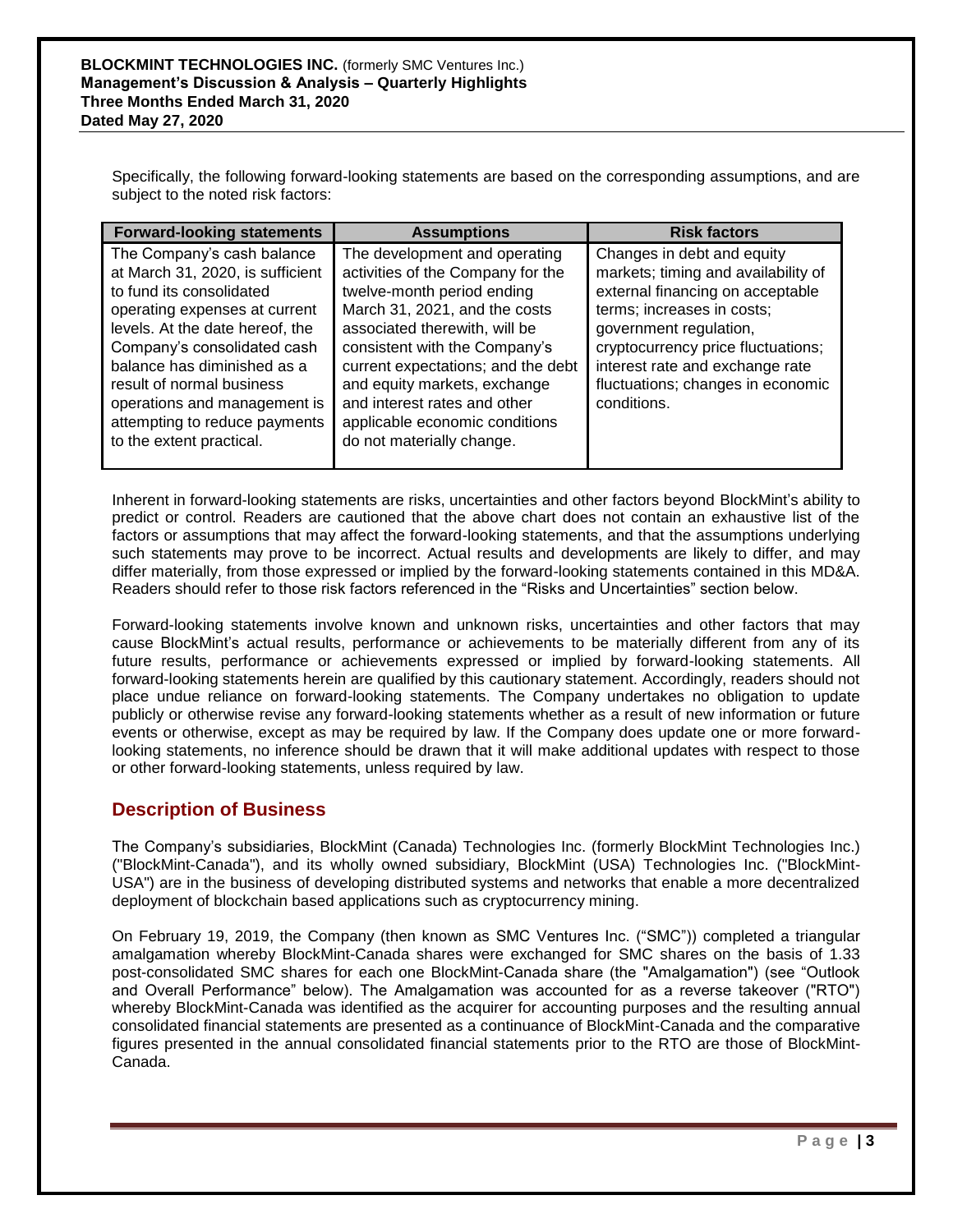The Company's objective is to develop distributed systems and networks that enable a more decentralized deployment of blockchain based applications. One such application is cryptocurrency mining, which relies on a decentralized blockchain network. The Company developed the Minter browser - a secure and private browser where any person can mine cryptocurrency as they browse the web. In addition to being a web browser, Minter has additional integrated features, such as a virtual private network (VPN), ad-blocker and cryptocurrency wallet. The Minter browser was released in 2019 and it was made available for download at the website getminter.com.

The Company also intended to release a second software product referred to as MintAccess, which would allow website owners/hosts to earn cryptocurrency from users when they visit the owner's site by utilizing the site visitor's computing power from their connected device to mine cryptocurrency. With MintAccess, website owners could monetize the content on their site without having a site visitor pay a fee (no paywall or subscription fees) or view paid/sponsored advertisements (ads will not display). However, development of MintAccess was suspended in 2019 due to the depressed price of cryptocurrencies. The Company may resume development of the MintAccess software product when it believes there is a sufficient and sustainable market for the product.

#### **Outlook and Overall Performance**

#### **Corporate**

#### Financial highlights

The Company had no revenue, so its ability to ensure continuing operations is dependent on either expanding its business, or raising additional debt or equity financing.

For the three months ended March 31, 2020, the Company had a net loss of \$55,384 consisted primarily of (i) management fees and salaries of \$24,375; (ii) consulting fees of \$12,979; and (iii) office and miscellaneous expenses of \$9,931.

At March 31, 2020, the Company had a net working capital of \$2,860,057 (December 31, 2019 – \$2,944,851). The Company had cash and cash equivalents of \$2,888,531 (December 31, 2019 - \$2,957,158). Working capital and cash and cash equivalents decreased during the three months ended March 31, 2020 due to cash used in operating activities of \$68,627.

The Company has sufficient capital to meet its ongoing operating expenses and continue to meet its obligations on its current projects for the 12-month period ending March 31, 2021. Management may increase or decrease budgeted expenditures depending on the cryptocurrency market and demand for its two products. See "Liquidity and Financial Position" below.

#### **Description of Business**

As described above, the Company develops distributed systems and networks that enable a more decentralized deployment of blockchain based applications such as cryptocurrency mining. Currently, development and release of software products has been suspended due to the depressed price of cryptocurrencies. It is not known if or when the Company will resume the development and release of additional products.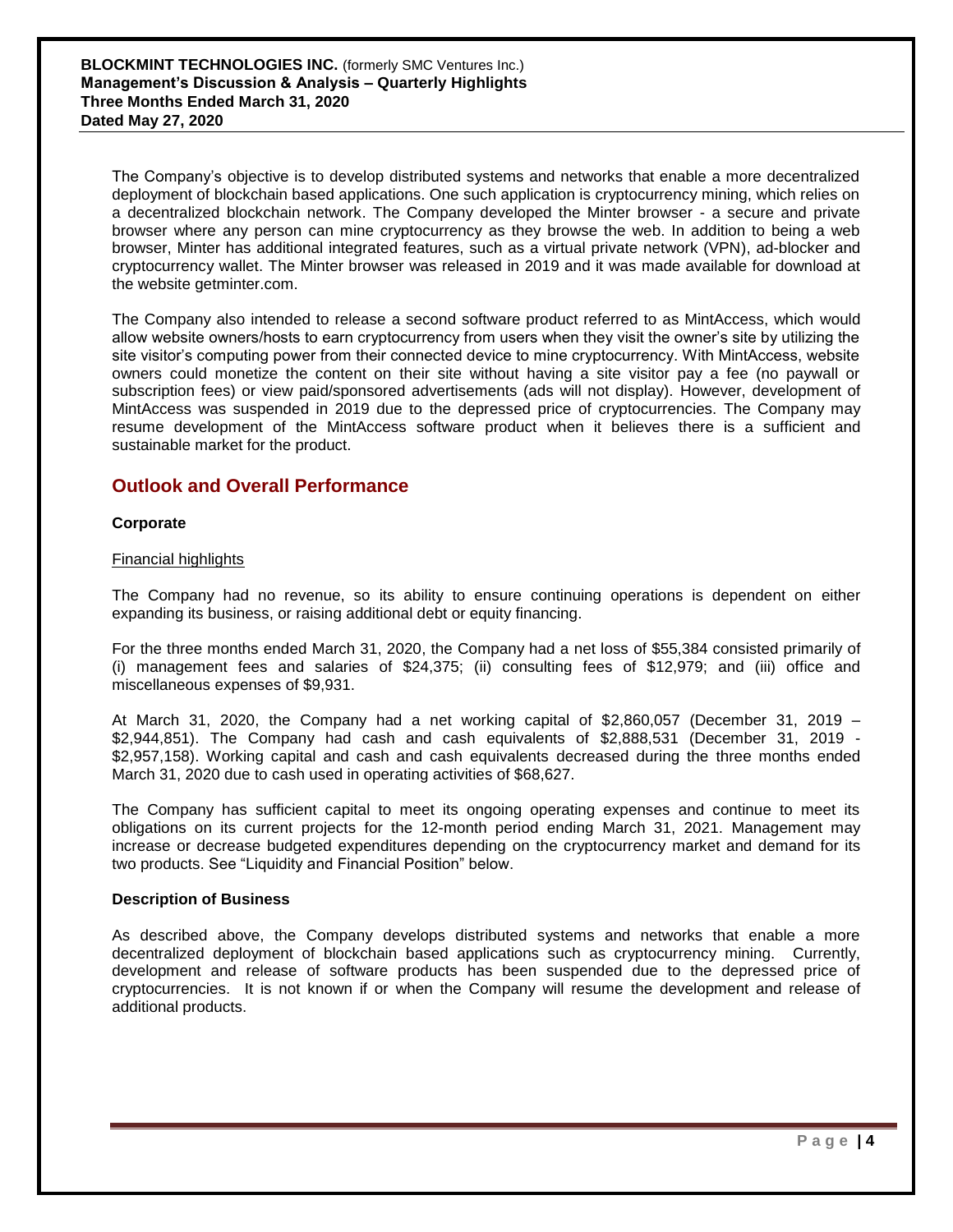## **Trends**

The price of cryptocurrencies have been extremely volatile since BlockMint-USA first started operations. Specifically, the price of Monero, the cryptocurrency identified by BlockMint-USA to be central to its software products. Consequently, the market for the Company's products has declined, and it is uncertain whether the demand for such products will return. The Company determined in the first half of 2019 that it would suspend further development of its products pending the price of cryptocurrencies recovering to economic levels.

## Monero Charts



coinmarketcap.com

There have been recent wide fluctuations in the prices of several cryptocurrencies recently, leading to more speculation and trading, but higher prices have not been sustained or achieved to the level where the Company feels it can economically carry on its current business.

The most recent trend in global economic activity has been the slow-down caused by the COVID 19 pandemic. The impact of this unprecedented event on the future trading price of cryptocurrencies is unclear, however one possible scenario is that people will turn to cryptocurrencies instead of fiat currencies given the world governments' trend toward printing vast amounts of cash to offset the economic slow-down caused by the virus. The Company can offer no assurance that the price of cryptocurrencies will increase as a result of the pandemic.

Apart from these and the risk factors noted under the heading "Risks and Uncertainties", management is not aware of any other trends, commitments, events or uncertainties that would have a material effect on the Company's business, financial condition or results of operations. See "Risks and Uncertainties" below.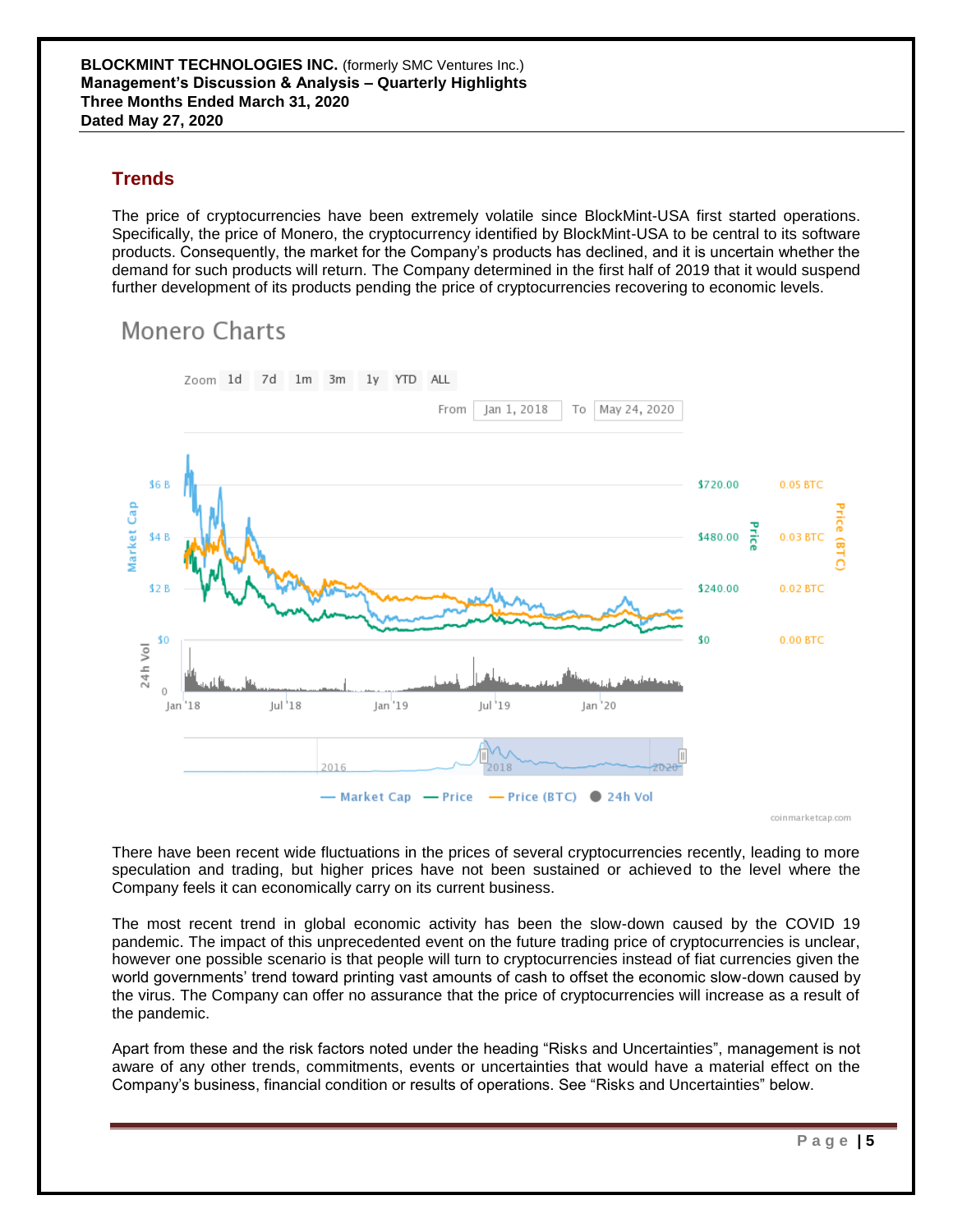### **Off-Balance-Sheet Arrangements**

As of the date of this filing, the Company does not have any off-balance-sheet arrangements that have, or are reasonably likely to have, a current or future effect on the results of operations or financial condition of the Company, including, and without limitation, such considerations as liquidity and capital resources.

## **Discussion of Operations**

#### **Three months ended March 31, 2020 compared with three months ended March 31, 2019**

For the three months ended March 31, 2020, BlockMint's net loss was \$55,384 with basic loss per share of \$0.00. This compares with a net loss of \$3,730,144 with basic and diluted loss per share of \$0.11 for the three months ended March 31, 2019. The decrease of \$3,674,760 in net loss was principally because:

- For the three months ended March 31, 2019, transaction cost was  $$3,458,765$ ;
- $\triangleright$  Consulting fee for the three months ended March 31, 2020, was \$12,979, compared to \$89,301 for the three months ended March 31, 2019 and the decrease was due to a decrease in fees for business development, corporate finance advice and software development.
- $\triangleright$  For the three months ended March 31, 2020, management fees and salaries decreased to \$24,375, compared to \$75,000 for the three months ended March 31, 2019, due to the conservation of cash.

#### **Cash Flow**

The Company had cash of \$2,888,531 at March 31, 2020 (December 31, 2019 - \$2,957,158). The change in cash during the three months ended March 31, 2020 was primarily due to the cash used in operating activities.

Cash used in operating activities was \$68,627, for the three months ended March 31, 2020. Operating activities were affected by net loss of \$55,384 and net changes in non-cash working capital balances due to a decrease in receivables and prepaid expenses of \$7,075; and an increase in accounts payable and accrued liabilities of \$9,130. The Company also recorded a foreign exchange of \$29,410 and revaluation in digital currency of \$38. For the three months ended March 31, 2019, cash used in operating activities was \$299,124. Operating activities were affected by the net decrease in non-cash, working capital balances due to an increase in receivables and prepaid expenses of \$4,230; and offset by an increase in accounts payable and accrued liabilities of \$30,416. The Company also recorded a transaction cost of \$3,458,765; depreciation of equipment of \$2,052; and revaluation in digital currency of \$116.

Net cash provided by investing activities was \$nil during the three months ended March 31, 2020. During the three months ended March 31, 2019, net cash used in investing activities was \$408,219 as the Company completed the Arrangement Agreement with SMC.

#### **Liquidity and Capital Resources**

The Company's activities have been financed through the completion of equity offerings. There is no assurance that equity capital will be available to the Company in the amounts or at the times desired or on terms that are acceptable to the Company, if at all.

The Company has no significant revenues, and therefore must utilize its current cash reserves, funds obtained from the exercise of warrants and other financing transactions to maintain its capacity to meet ongoing operating activities. As of March 31, 2020, the Company had 6,650,000 warrants outstanding that would raise approximately \$250,000, if exercised in full; however all of the warrants are subject to the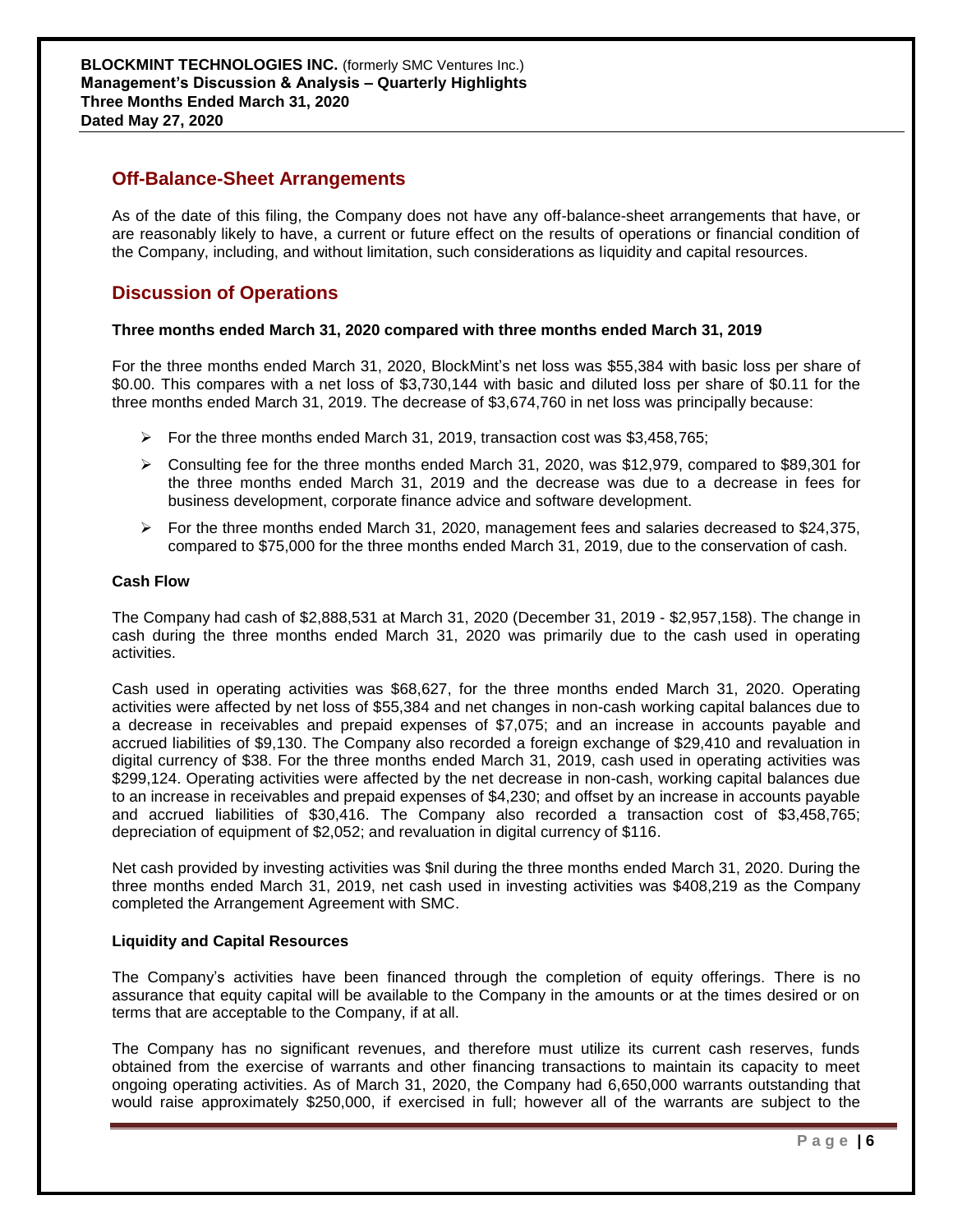Company meeting certain revenue thresholds so it is not anticipated that they will become exercisable in the next twelve months.

At March 31, 2020, the Company reported cash of \$2,888,531 (December 31, 2019 - \$2,957,158) and a net working capital of \$2,860,057 (December 31, 2019 - \$2,944,851). The net cash on hand as at March 31, 2020, is expected to be sufficient to meet the Company's liquidity requirements in 2020. Currently, the Company's operating expenses are approximately \$20,000 to \$30,000 per month for management fees, month-to-month professional fees, listing expenses and other working expenses. The Company's cash as at March 31, 2020 is expected to be sufficient to satisfy current liabilities and general and administrative costs up to March 31, 2021.

### **Accounting Pronouncements**

#### **Changes in accounting policy**

There are no other relevant IFRS's or IFRS interpretations that are not yet effective that would be expected to have a material impact on the Company.

## **Related Party Transactions**

Related parties include the Board of Directors and officers of the Company, close family members and enterprises that are controlled by these individuals as well as certain persons performing similar functions. Related party transactions conducted in the normal course of operations are measured at the amount established and agreed to by the related parties.

(a) The Company entered into the following transactions with related parties:

|                                                         | <b>Three Months Ended</b><br>March 31, |              |
|---------------------------------------------------------|----------------------------------------|--------------|
| <b>Names</b>                                            | 2020<br>(\$)                           | 2019<br>(\$) |
| Owen Bird Law Corporation (1)                           | nil                                    | 29,441       |
| Bayswater Consulting Ltd. (Bayswater) (2)               | 2,208                                  | 1.514        |
| Marrelli Support Services Inc. ("Marrelli Support") (3) | 8,726                                  | 8,120        |
|                                                         |                                        |              |

- 1) For the three months ended March 31, 2020, the Company expensed \$nil (three months ended March 31, 2019 - \$29,441) for legal services to Owen Bird Law Corporation, a legal firm of which Jeff Lightfoot is a shareholder. As at March 31, 2020, \$500 (December 31, 2019 - \$500) was payable to this party and the amount is included in accounts payable and accrued liabilities.
- 2) For the three months ended March 31, 2020, the Company expensed \$2,208 (three months ended March 31, 2019 - \$1,514) to a private company controlled by Erin Walmesley, the Company's corporate secretary, for corporate services.
- 3) For the three months ended March 31, 2020, the Company expensed \$8,726 (three months ended March 31, 2019 - \$8,120) to Marrelli Support Services Inc. ("Marrelli") for: Victor Hugo to act as the Chief Financial Officer of the Company; and for bookkeeping services. Victor Hugo is an employee of Marrelli. These services were incurred in the normal course of operations for general accounting and financial reporting matters. As at March 31, 2020, Marrelli was owed \$6,479 (December 31, 2019 - \$6,364), and the amount is included in accounts payable and accrued liabilities.